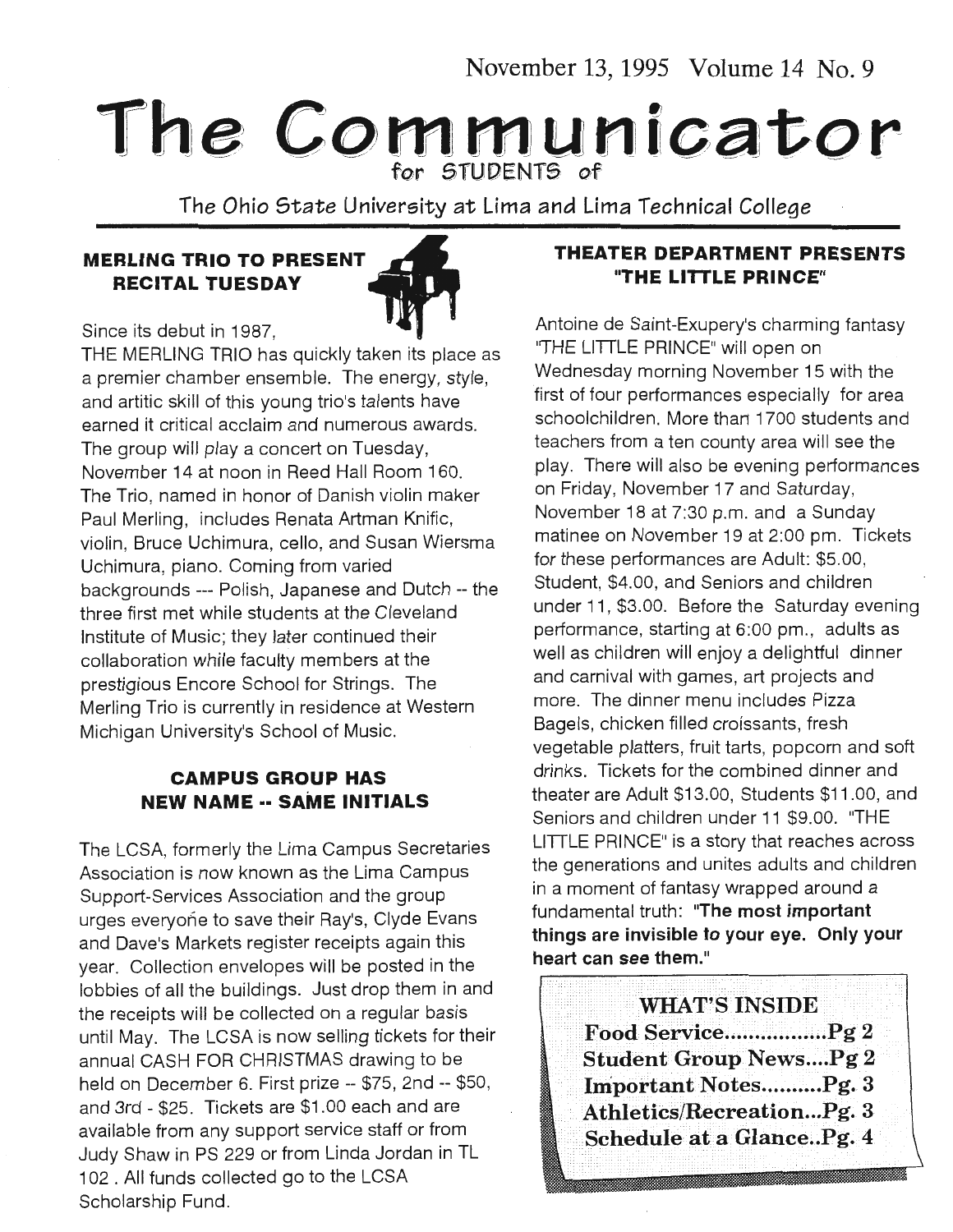### STUDENT ORGANIZATION NOTES

TUPPERWARE REP HERE THIS WEEK - The Challengers Club invites you to do your Christmas shopping at THE TUPPERWARE TABLE on Tuesday, November 14 from 10-2 in the Galvin basement. A representative from the company will be here with the latest catalogues. Place your order and have it in plenty of time for holiday giving. If you miss this opportunity just contact Sean Lause at 374 in GA 205-C or any Challengers member to order. ---- Tickets will be on sale between November 14--22 for the Challengers THANKSGIVING DRAWING. Tickets are \$1 .oo each and cash prizes will be awarded to the winners. All funds collected will be used for Christmas presents and a party for the Emerson School's Multiple Handicap Class.



**GEAR UP FOR THE GAME - On Saturday.** November 25 the men of the Scarlet and Gray will meet the men of the Blue and Gold. To get you in the mood S.A.B. is having a pre-game party on Tuesday, November 21 from 10-12 in The Student

Lounge. Dress in your favorite school apparel and let your school spirit show! There will be games, prizes, food, and lots of fun.

HONORS CLUB ELECTS OFFICERS - Officers of the Honors Club for the coming year are: Angie Hardesty - President, Christie Hirschfeld - Vice President, Christy Kaye - Secretary- Treasurer, and Tami Parker - Honors Committee Liasion.

#### NEW OFFICERS GUIDE FRIENDS OF THE

COMMUNITY - Cindy Tippie was recently elected President of the Friends of the Community/Human Services Club. Assisting her this year will be JoAnne Davis as Vice President and Maddie Merriman, Secretary. Don't forget to enter your essay in the club's essay contest on "The Funniest Thing That Happened During My Summer Vacation." Drop your story in Tom Hull's mailbox in GA 204-K.

#### BAKE SALE FEATURES SWEETS





More than 400,000 people die every year from smoking-related diseases. That's more than from alcohol, cocaine, crack, heroin, murders, suicide, car accidents, and AIDS *combined.* 

#### THURSDAY NOVEMBER 16

All non-smokers are urged to ADOPT A SMOKER for The Great American Smokeout Day! Sign up at Student Actibities in the Galvin Basement. To all smokers! Tru to 5et through ONE day without a ciggie. Hide all cigarettes, ashtrays, lighters and matches. Sign up for adoption by a non-smoker on Thursday, November 16. Call on your foster non-smoker in times of weakness. GOOD LVCl\

#### **FOOD CHOICES ON CAMPUS**

THE NOT SO COMMON COMMONS **WEEKLY SPECIALS** Monday: Chicken Tenders & F.F. - 2.99 Tuesday: Potato Skins - 2.25 Wednesday: Taco Salad - 2.99 Thursday: Pizza - 1.75 Eriday: Perch Basket - 2.99

IN THE REED HALL DINING ROOM **Luncheon Specials and** Saadkar from 10:00-1:30

:::::::::::;:::::::::: ···::··:··:•.·.•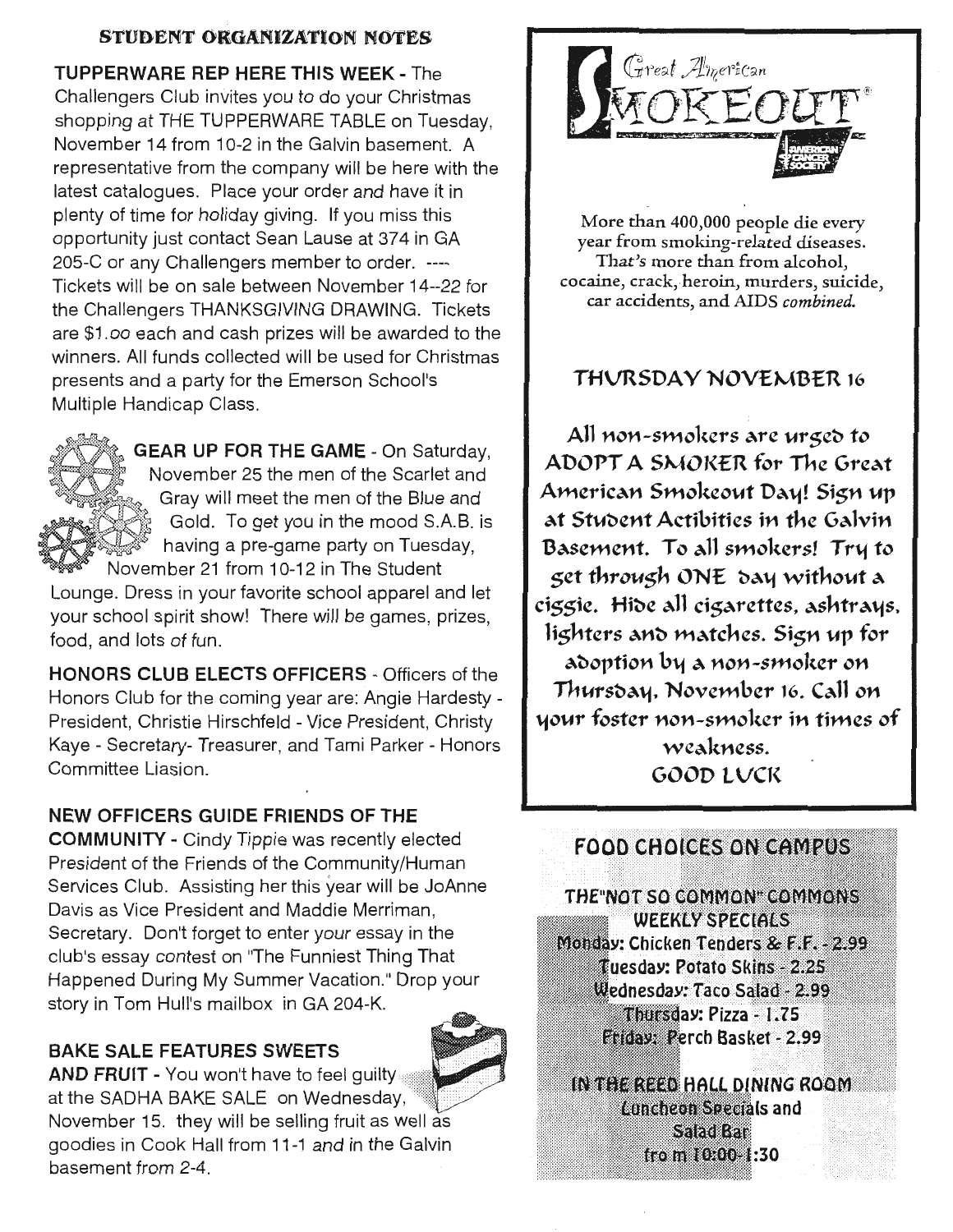#### IMPORTANT NOTES

OSU CAREER SERVICES OFFICE NEWS - Ohio State Lima students can and are encouraged to make use of career services provided by both the Lima and Columbus Campus. Columbus Campus offers opportunities for "on-campus" interviews in Columbus. This week Longaberger Baskets will interview on November 15. On November 16 and 17 Nationwide Insurance will be interviewing. Both Business and Arts & Sciences majors are required to use the RESUME EXPERT computer program and participate in a one-time, on-campus interviewing orientation. For more information contact Dr. Carol Fasig in AD/PS 210 or call her at Ext. 255.

ZVDECO AND MORE! - Just what IS Zydeco? It's fired up Cajun swing, rock, and blues, with a great beat to get you movin'. There will be a festival of Zydeco, Cajun, and New Orleans Style music at Memorial Hall in Lima on Friday, November 17 starting at 8:00 pm. Tickets are \$5 Balcony and \$10 Main Floor. Call ArtSpace/Lima at 419-222-1721 for reservations.

#### PHILHARMONIC ORCHESTRA SPONSORS

COMPETITION - The Fort Wayne Philharmonic Orchestra is sponsoring a Young Artists competition on Saturday, January 20. at the Indiana-Purdue University in Ft. Wayne, Indiana. There will be monetary prizes as well as performances with the Philharmonic. There are junior (to grade 8), Senior (grades 9-12), and Collegiate divisions. For more information check in the Student Activites Office GA 066.

#### ENCORE THEATER OPENS HOLIDAY SHOW -

THE GIFTS OF THE MAGI" a play based on two 0. Henry stories, is the Encore Theater's holiday offering. The show will run from November 17-December 3. Tickets are \$10 - Adults, Seniors - \$9.00, Students over 12 - \$7.00, and students under 12 - \$5.00

MAKE THE CONNECTION - You can look through "CONNECTIONS 1996", a directory of Volunteer Opportunites, in the LTC Career Placement Office PS 148. These volunteer opportunites are great to put on a job resume.



For more information, stop by Cook 105

#### Sports Teams BARONS BASKETBALL TEAM OPENS SEASON

The Barons Basketball team will play the first home game of the 1995-96 season against Goshen College at 7:30 pm, on Friday, November 17 in the avm. On Saturday. November 18 the team plays host to Ancilla College. That game will begin at 2:00. Come on out for a weekend of exciting basketball play and show your support for the team!

## Recreation

#### SCRUBS TAKE FLAG FOOTBALL TITLE

Last week's Flag Football championship game saw THE SCRUBS emerge victorious over THE ROUGH RIDERS. Congratulations to the Champions --and to all who played in this year's League.

#### INTRAMURAL BASKETBALL NEWS

The Intramural Basketball League gets under way on Tuesday, November 14 at 1 :OO when The 4 BOYS AND A KNIGHT take on THE TARHEELS. The 2:00 action pits HARRY'S HOOPERS against THE BULLETS and at 3:00 THE HICKORY HOOSIERS will meet THE ENFORCERS. On Wednesday, November 15 the second round of the double elimination tournament will begin at 1 :OO in the gym. Players should stop by the Athletic Office to check the schedule. The third round will begin November 22 at 1 :OO. The semi-final game will be plaayed November 28 at 2:00 and the Championship will be played on November 29 at 2:00.

OPEN GYM VOLLEYBALL 11-1 ON TUESDAYS